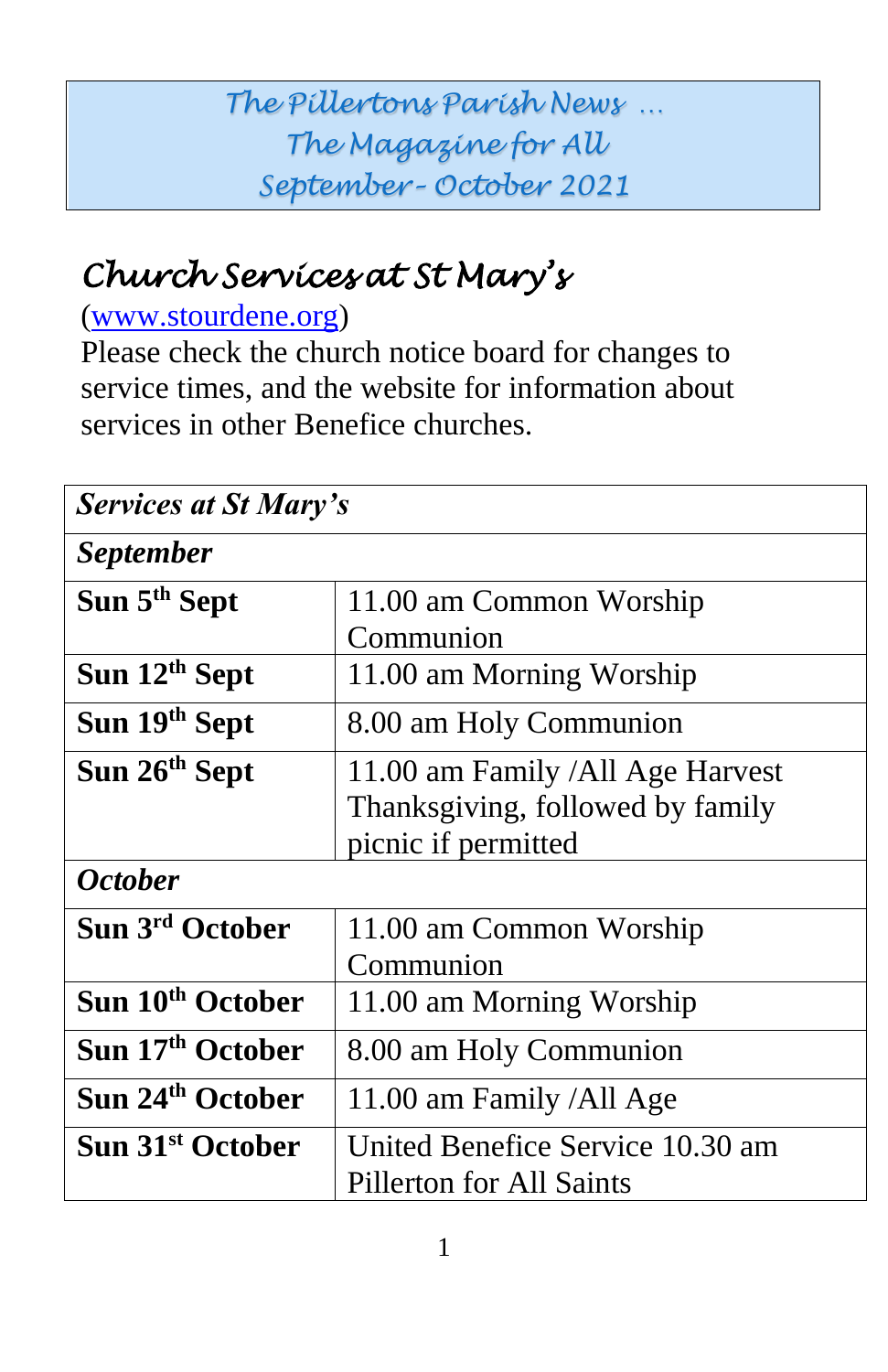## *Church News –*

"It's Ok not to be OK". What could we possibly mean by that? It means that you will be treated with the same respect and compassion however open you choose to be about how you really are.

In July's newsletters I wrote about the charity Kintsugi Hope <https://www.kintsugihope.com/>I have since finished training online to roll out their course in Stourdene. Please be in touch with me to express an interest. I will be running two groups on Tuesdays at 11 and another at 7:30pm. They will both be face-toface in Ettington church beginning in October with breaks to match school terms.

These small group gatherings will be a space to invest together in our mental and emotional wellbeing. To be clear, this is not group therapy but somewhere where we can talk as openly as you choose about issues that affect us all using the resources to help us address them from kintsugi. The weeks cover themes such as disappointment, loss, anxiety, stress… the first session begins with the theme of honesty.

It is sometimes hard to be around honesty. Most of us will trot out the same answer to the polite enquiry "how are you?" with "oh, fine!" before taking the conversation somewhere easier. In the general daily round that is good etiquette, possibly also professional, and kind to the enquirer not to offload inappropriately. But in the right space, with the right people, and at the right moment, we can, and I think should, be more honest about how we really are. But even if the "I'm fine!" is completely genuine, we are surrounded by people who, in all honesty, are not OK right now for all kinds of reasons. To invest in mental and emotional wellbeing would be to be better able to listen, understand, and reach out to those we live alongside in every sphere of our life.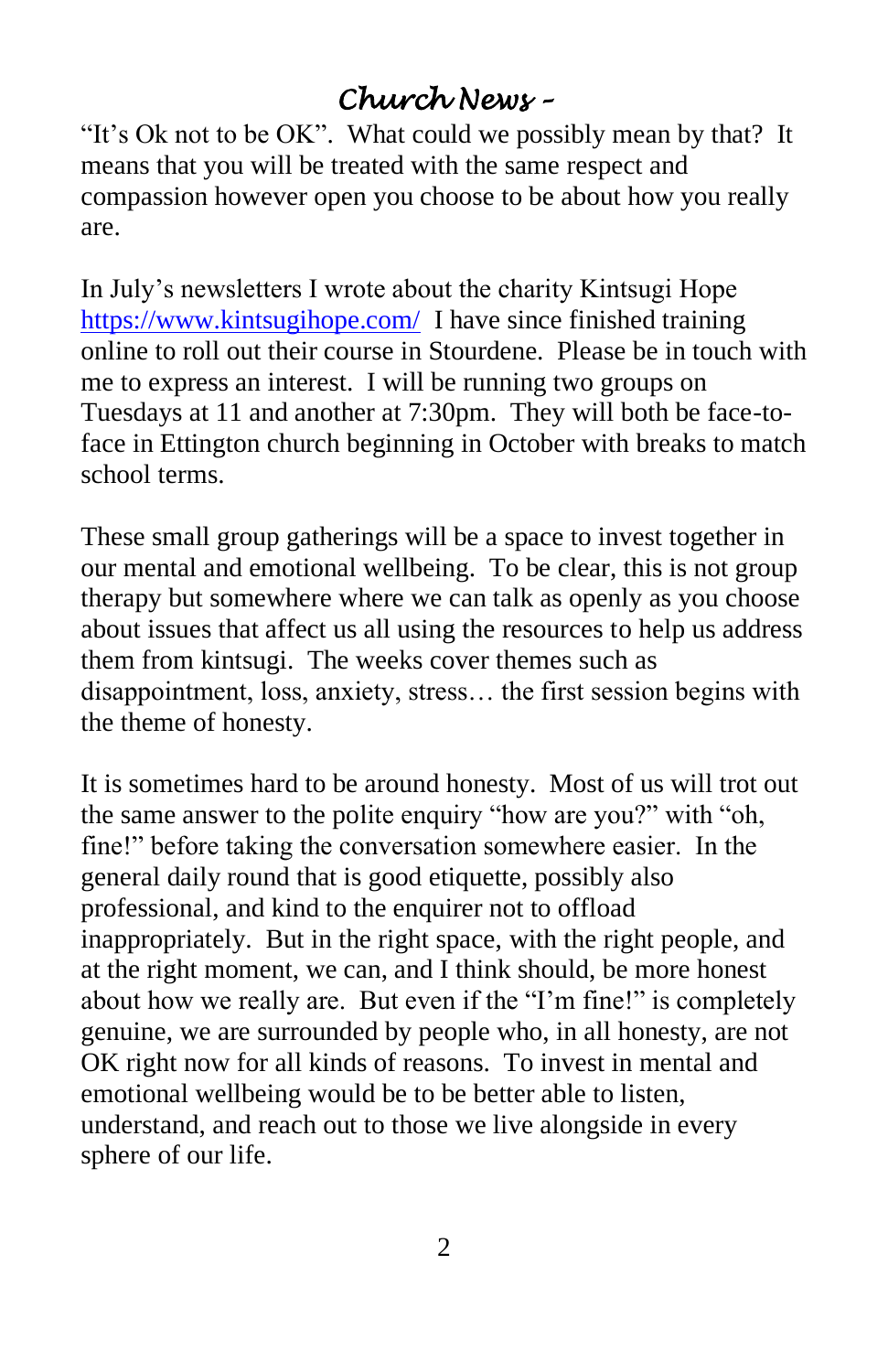To help me and you prepare to engage with the Kintsugi Hope resources, I do need to know in advance if you are hoping to come, so be brave and get in touch if this might be for you.

God bless, Rev Sharon Goble

*Rector of Stourdene Benefice, including the parishes of Ettington, Alderminster, Butlers Marston, Halford, Newbold on Stour and Pillertons [www.stourdene.org](http://www.stourdene.org/) 01608 682282/ 07799220407*

*Churchwardens' notes -* We are continuing with regular services every Sunday and hope you will feel able to attend at some point. We are still asking worshippers to wear masks in church and to socially distance for the sake of the vulnerable but are allowing the singing of hymns with masks on. This will be regularly reviewed and adapted as appropriate. It was so nice to see so many at the open-air service in Pillerton Priors churchyard in July and to welcome some new faces.

The *Harvest Thanksgiving* will be held on Sunday, 26<sup>th</sup> September at 11.00 am. Donations will, as usual, go to the local foodbank. We plan to hold a *Family Harvest Picnic* afterwards, but this will be confirmed in due course (please refer to posters and Stourdene.com).

The August church teas have been generally well attended and visitors have really appreciated the chance to meet up with friends, old and new. Thank you to all the bakers, hosts and hostesses. In particular, the funds raised from the August teas will provide a welcome boost to our coffers.

We are very grateful to all those who make regular donations to the church via standing orders; these have provided a lifeline during the last eighteen months when fund raising has been curtailed. If anyone would like to help by joining this scheme, please let me know. All contributions are welcome, however modest - it is the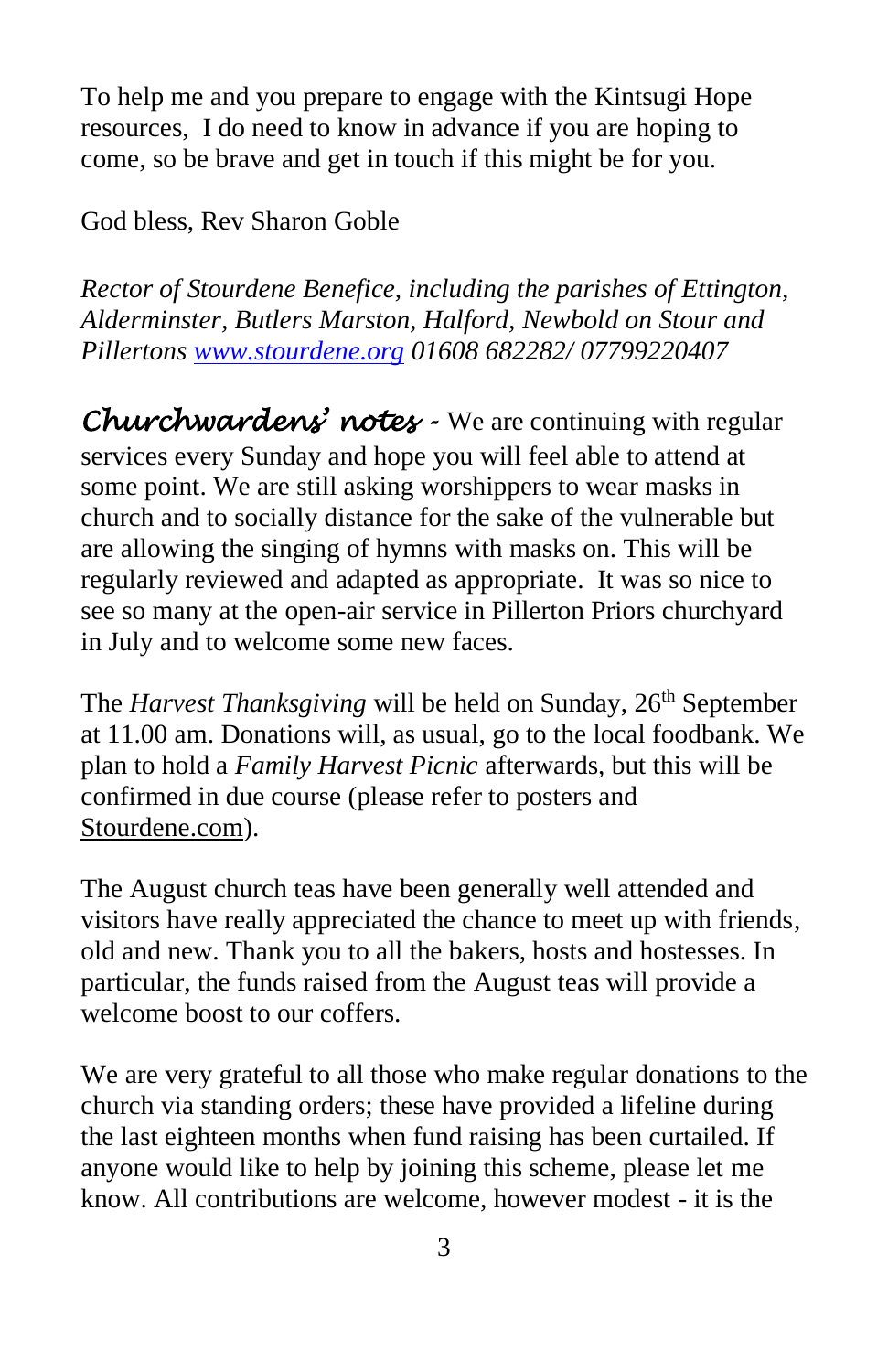regularity that counts. If you are a taxpayer and can Gift Aid your donation this adds another  $25p / £1$ . As with any old building there are always running repairs – for example, the tower buttress needs underpinning and a programme of repairs to the roof will need to be implemented next year.

*Christmas Raffle* – We intend to hold a Christmas Raffle and would appreciate any offers of prizes, and volunteers to distribute tickets. To make the raffle easy, we will be dropping envelopes of tickets to every house in the Pillertons, including information on where to return money, stubs and unsold tickets. Many thanks in advance for your support.

#### *Please contact Jennifer (01789 740688 or [pillerton414@gmail.com\)](mailto:pillerton414@gmail.com), or Jeremy (01608 688060) if you can help.*

*Jottings from Hersey -* I am puzzled by my husband insisting on calling our postman "Ray". (He really does know it's Wayne). The real Ray was delivering the mail come rain, sun, flood or snow on his ancient bone-shaker bicycle 40 years ago when we came to Pillerton. The GPO had refused his requests for a safer machine or new tyres. He and his wife, who had been a land army girl during the second world war, had a smallholding off the road to Butlers Marston. I think he became the postman after he retired from working at the Ford foundry in Leamington. When we "townies" despaired of moles burrowing under the lawns Ray was also the mole catcher, expertly setting traps and despatching the little chaps. I bought some geese which spent the day fiercely guarding our house, squawking at any callers, but he was not intimidated. His favourite boast was how, approaching the laundry cottages, he would simply put his cap over the heads of the geese there, and pop the mail safely through the letter box. As a rule, mail arrived before noon, though, if spotted by the ladies at the beginning of the lane, he just had to stop for a cup of coffee and one of their homemade biscuits before pedalling on. These days there is no such personal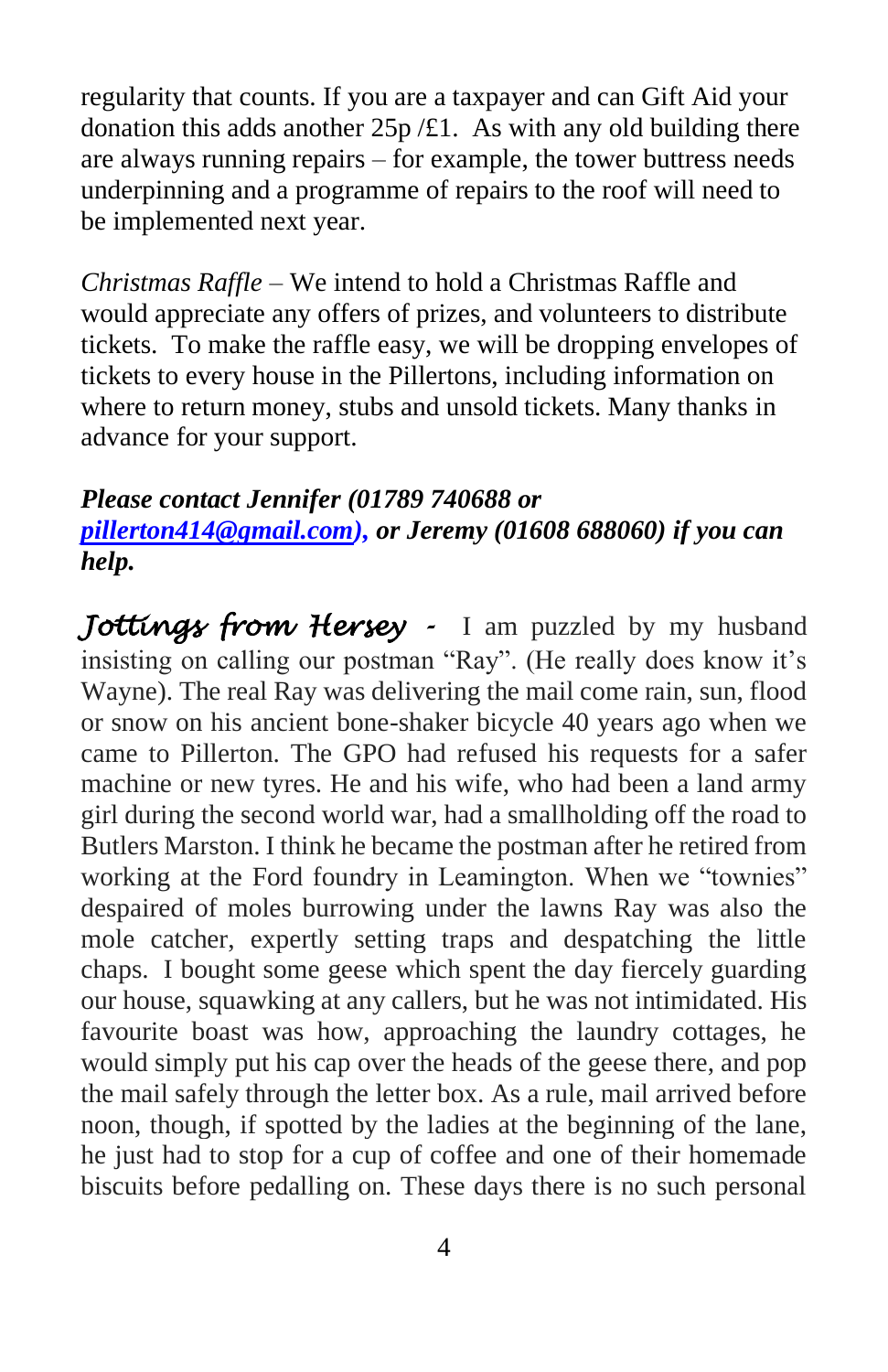service from white van delivery people or email. We have always known the names of our village posties, and what a splendid job they do. Long may they be a valued part of village life. *Ros Williams*

*Pillerton Priors Parish Council -* If you would like to be added to the Priors residents mailing list, please send an email to [pillertonpriors@gmail.com](mailto:pillertonpriors@gmail.com) with your name, email address and home address, giving your permission for us to hold these details for Parish Council correspondence.

At the time of writing we have a vacancy for a Parish Councillor and we are also looking for someone to take over the Parish Clerk role. If you are interested in either role, and would like more information, please email [pillertonpriors@gmail.com.](mailto:pillertonpriors@gmail.com)

The next Parish Council meeting will be on Wednesday 13th October, commencing 7.30pm in the Village Hall. All Priors residents are welcome to attend. The agenda will be published on our website [www.pillertonpriors.com](http://www.pillertonpriors.com/) the week before the meeting. *Sue Greenall, Pillerton Priors Parish Council Clerk* 

*\*\** 

| Sep 6 <sup>th</sup> | A Brooks     | Oct $4th$        | E A Fillmore |
|---------------------|--------------|------------------|--------------|
| 13 <sup>th</sup>    | J Young      | 11 <sup>th</sup> | A Brooks     |
| 20 <sup>th</sup>    | J Lewthwaite | 18 <sup>th</sup> | J Young      |
| 27 <sup>th</sup>    | C Hitchman   | 25 <sup>th</sup> | J Lewthwaite |

#### *Church summer opening rota –*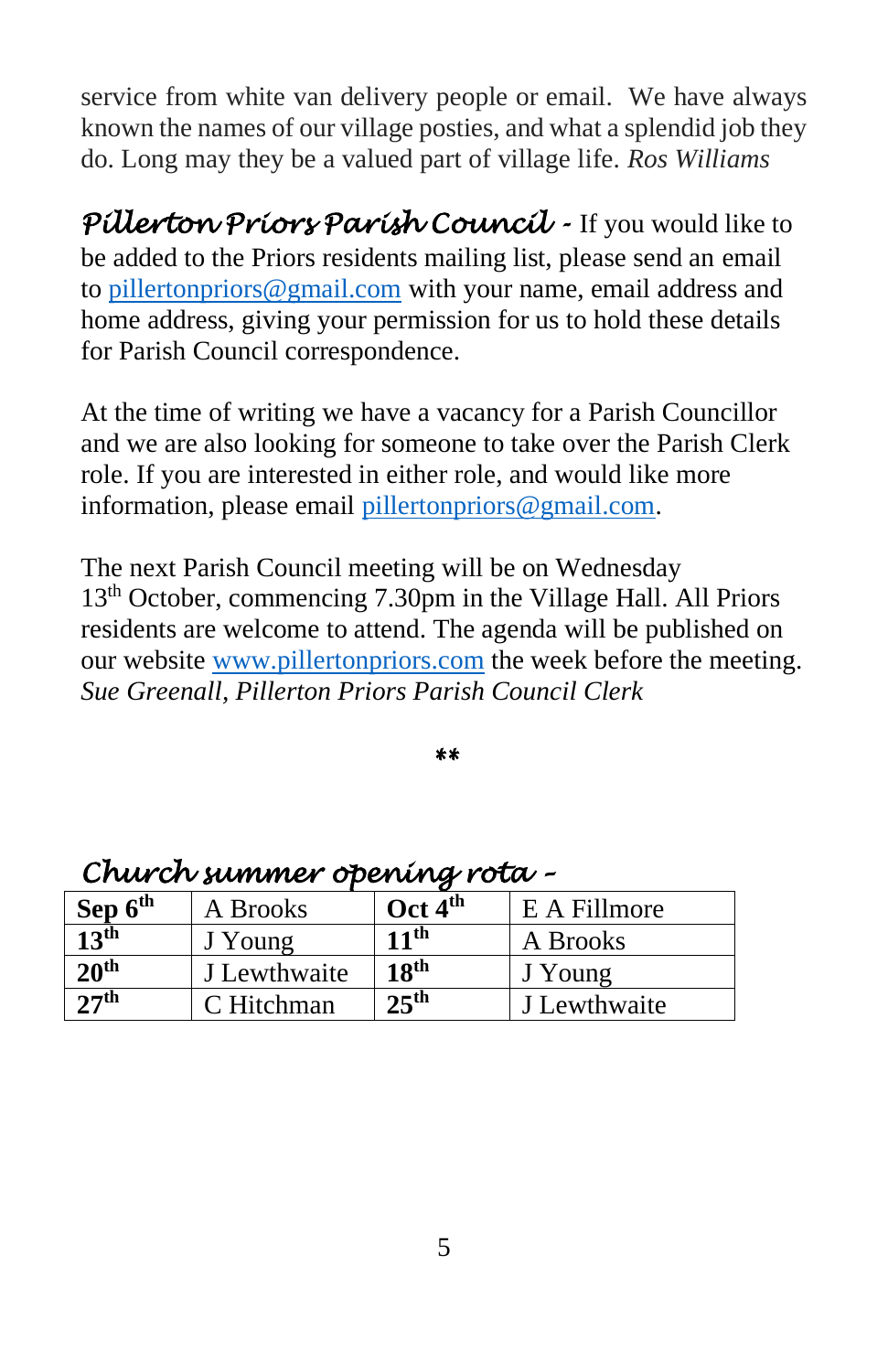*Church mowing -* Thank you to our volunteer mowers. Each of you has been issued earlier in the year with a list of names and corresponding telephone numbers, and brief instructions. If possible, please mow towards the end of your assigned week. Thank you! *Tim Fillmore (740824)*

| $30^{\text{th}}$ Aug- $5^{\text{th}}$ | David         | $4th$ -10 <sup>th</sup> Oct | Craig Wood   |
|---------------------------------------|---------------|-----------------------------|--------------|
| <b>Sep</b>                            | Stephenson    |                             |              |
| $6th$ -12 <sup>th</sup> Sep           | Luke Peech    | $11^{th} - 17^{th}$         | James Kelly  |
|                                       |               | Oct                         |              |
| $13^{th} - 19^{th}$                   | Mark Hurley   | $18^{th} - 24^{th}$         | Alec         |
| <b>Sep</b>                            |               | <b>Oct</b>                  | Cameron      |
| $\overline{20^{th} - 26^{th}}$        | Tim Pearson   | $25^{th} - 31^{st}$         | Clive Fidler |
| <b>Sep</b>                            |               | Oct                         |              |
| $27th$ Sep -3 <sup>rd</sup>           | Zbig Cichocki |                             |              |
| Oct                                   |               |                             |              |

*Church flower arranging rota -* There is no rota for flowers until the new year, however could you please arrange your Festival flowers for Harvest on  $26<sup>th</sup>$  September. If you are uncertain of the position for your Festival flowers, or if you would like to arrange some flowers during October or November, please telephone me. During Advent in December there will be no flowers in church until Christmas. I will update you when the Christmas services are finalised.

Again, if anybody would enjoy arranging flowers or plants, in church please contact me so that I can include you in next year's rota – you will be more than welcome. In respect of next year's rota, if any of my regulars have a request or query, please contact me before Christmas. *Gill Ison (740534)*